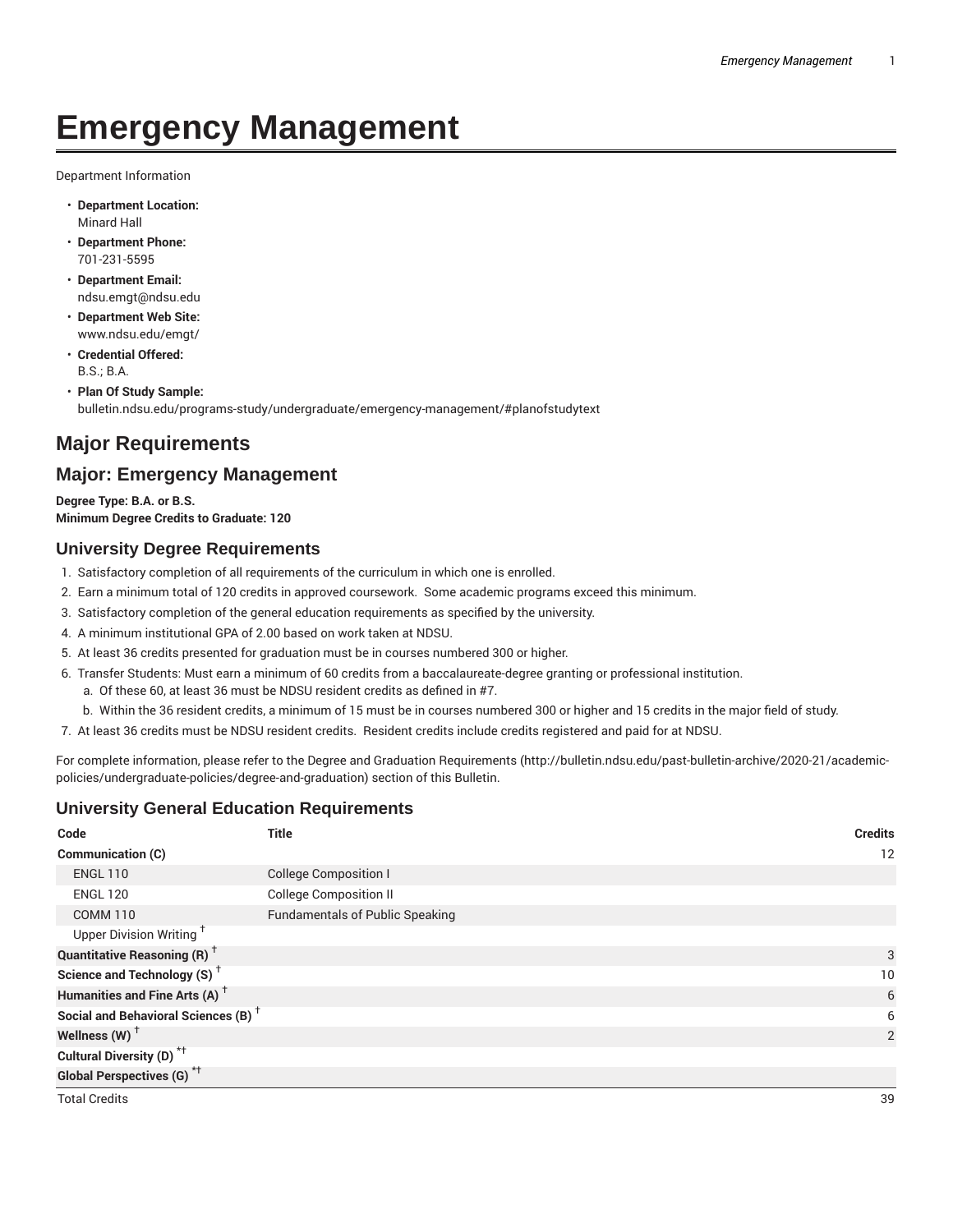- \* May be satisfied by completing courses in another General Education category.
- † General education courses may be used to satisfy requirements for both general education and the major, minor, and program emphases, where applicable. Students should carefully review major requirements to determine if specific courses can also satisfy these general education categories.
- A list of university approved general education courses and administrative policies are available here (http://bulletin.ndsu.edu/past-bulletinarchive/2020-21/academic-policies/undergraduate-policies/general-education/#genedcoursestext).

#### **Arts, Humanities, and Social Sciences**

#### **Degree Requirements**

**Bachelor of Science (B.S.) Degree –** The completion of a minor program of study, a second major, or a second degree is required.

**Bachelor of Arts (B.A.) Degree –** Second year language proficiency at college level required.

#### **Arts, Humanities and Social Sciences College Requirements**

An additional 9 credits are required by the College of Arts, Humanities and Social Sciences for all Bachelor of Science and Bachelor of Arts degree programs of study, except the Bachelor of Fine Arts degree, the Bachelor of Music degree, the Bachelor of Science in Architecture degree, and the Bachelor of Science degree with a major in Environmental Design:

| Code                                  | Title                                                                            |                                                                                                                                                                                                                                                                                | <b>Credits</b> |
|---------------------------------------|----------------------------------------------------------------------------------|--------------------------------------------------------------------------------------------------------------------------------------------------------------------------------------------------------------------------------------------------------------------------------|----------------|
| <b>AH&amp;SS College Requirements</b> |                                                                                  |                                                                                                                                                                                                                                                                                |                |
|                                       | listed for each area. A course with the WGS prefix can only be used in one area. | Courses used to satisfy any general education requirement cannot be used to also count toward the AH&SS College Requirements. A<br>minimum of three credits is required in each of the 3 following areas for a total of 9 credits. Choose only those courses with the prefixes |                |
| <b>Area One: Humanities</b>           |                                                                                  |                                                                                                                                                                                                                                                                                | 3              |
|                                       | ARB, ENGL, FREN, GERM, HIST, HUM, PHIL, RELS, SPAN, or WGS                       |                                                                                                                                                                                                                                                                                |                |
| <b>Area Two: Social Sciences</b>      |                                                                                  |                                                                                                                                                                                                                                                                                | 3              |
|                                       | ANTH, CJ, COMM, EMGT, POLS, SOC, or WGS                                          |                                                                                                                                                                                                                                                                                |                |
| Area Three: Fine Arts                 |                                                                                  |                                                                                                                                                                                                                                                                                | 3              |
|                                       | ARCH, ART, ENVD, LA, MUSC, or THEA                                               |                                                                                                                                                                                                                                                                                |                |
| <b>Total Credits</b>                  |                                                                                  |                                                                                                                                                                                                                                                                                | 9              |

### **Major Requirements**

Any EMGT prefixed course in which a grade of D or F is earned may not be used to fulfill a major requirement.

| Code                                                                 | <b>Title</b>                                                     | <b>Credits</b> |  |
|----------------------------------------------------------------------|------------------------------------------------------------------|----------------|--|
|                                                                      | <b>Emergency Management Core Courses:</b>                        |                |  |
| <b>EMGT 101</b>                                                      | Emergencies, Disasters, and Catastrophes                         | 3              |  |
| <b>EMGT 222</b>                                                      | <b>Career and Professional Development</b>                       | 3              |  |
| <b>EMGT 281</b>                                                      | Disaster Analysis                                                | 3              |  |
| <b>EMGT 362</b>                                                      | <b>Disaster Mitigation</b>                                       | 3              |  |
| <b>EMGT 361</b>                                                      | <b>Disaster Preparedness</b>                                     | 3              |  |
| <b>EMGT 363</b>                                                      | Disaster Response                                                | 3              |  |
| <b>EMGT 364</b>                                                      | <b>Disaster Recovery</b>                                         | 3              |  |
| <b>EMGT 410</b>                                                      | Comprehensive Emergency Management Planning (Capstone)           | 3              |  |
| <b>EMGT 496</b>                                                      | <b>Field Experience</b>                                          | 6              |  |
| Emergency Management Electives: Select 5 courses from the following: |                                                                  | 15             |  |
| <b>EMGT 150</b>                                                      | Dealing with Terrorism, Cybersecurity and Other Emerging Threats |                |  |
| <b>EMGT 414</b>                                                      | Spatial Analysis in Emergency Management                         |                |  |
| <b>EMGT 420</b>                                                      | Hazard, Risk, and Vulnerability Assessments                      |                |  |
| <b>EMGT 425</b>                                                      | <b>World Disasters</b>                                           |                |  |
| <b>EMGT 435</b>                                                      | Issues in Homeland Security and Emergency Management             |                |  |
| <b>EMGT 445</b>                                                      | Understanding Vulnerable Populations in Disasters                |                |  |
| <b>EMGT 461</b>                                                      | <b>Business Continuity and Crisis Management</b>                 |                |  |
| <b>EMGT 463</b>                                                      | <b>Voluntary Agency Disaster Services</b>                        |                |  |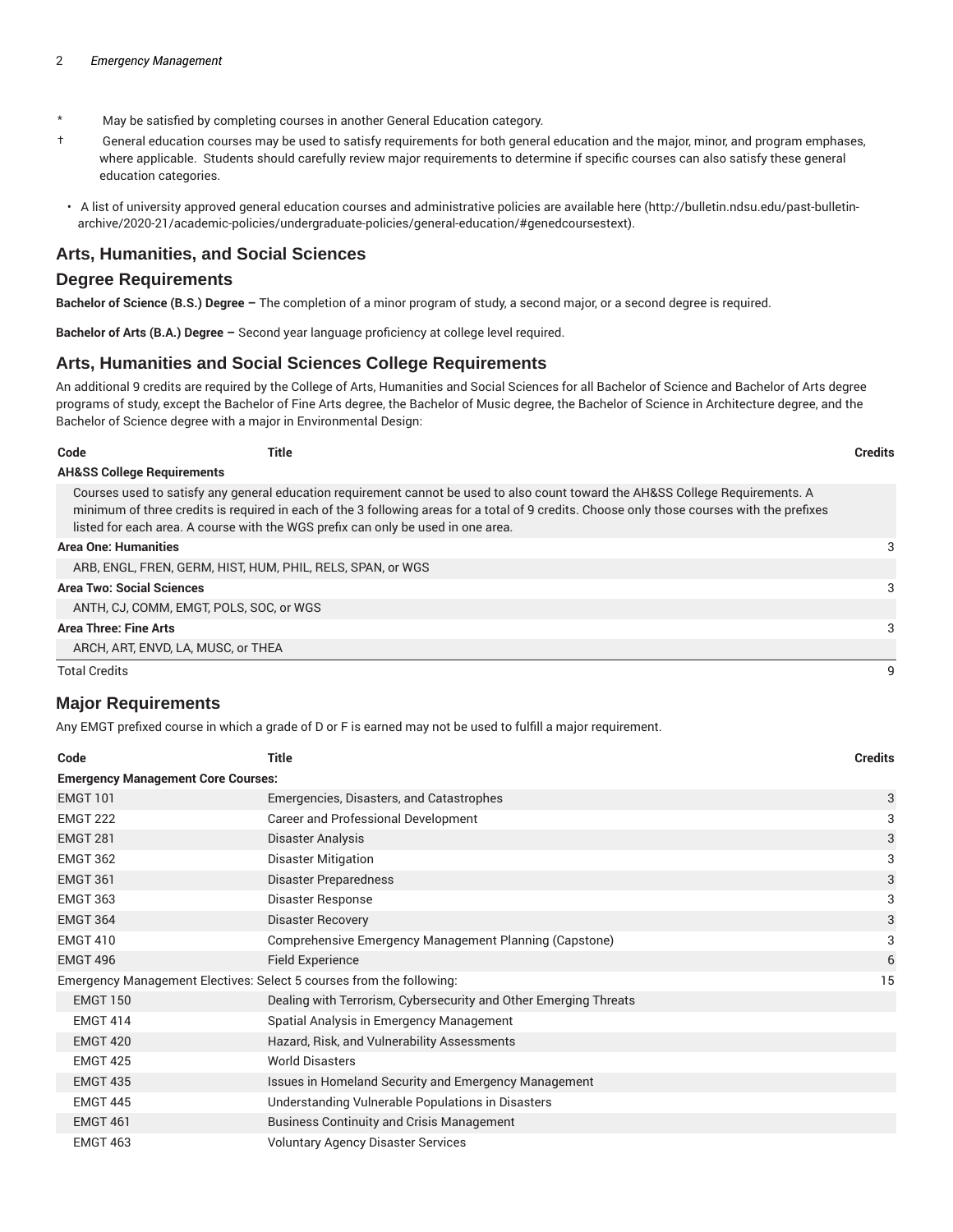EMGT 491 Seminar (Only 3 credits of seminar may allowed to count toward the major elective category. More than one seminar may be taken, however.)

#### Total Credits 45

Recommended minors: Business Administration, Communication, Community Development, Criminal Justice, Environmental Science, Food Safety, Geography, Logistics Management, Political Science, Psychology, or Sociology.

# **Minor Requirements**

### **Emergency Management Minor**

### **Minor Requirements**

**Required Credits: 18**

**Students complete one of the four options listed below for the minor.**

### **Option One: Comprehensive Emergency Management**

| Code                             | <b>Title</b>                                                        | <b>Credits</b> |
|----------------------------------|---------------------------------------------------------------------|----------------|
| <b>Emergency Management Core</b> |                                                                     |                |
| <b>EMGT 101</b>                  | Emergencies, Disasters, and Catastrophes                            | 3              |
| <b>EMGT 261</b>                  | Disaster Preparedness                                               | 3              |
| <b>EMGT 262</b>                  | <b>Disaster Mitigation</b>                                          | 3              |
| <b>EMGT 263</b>                  | Disaster Response                                                   | 3              |
| <b>EMGT 264</b>                  | <b>Disaster Recovery</b>                                            | 3              |
|                                  | <b>Emergency Management Elective: Select one from the following</b> | 3              |
| <b>EMGT 150</b>                  | Dealing with Terrorism, Cybersecurity and Other Emerging Threats    |                |
| <b>EMGT 410</b>                  | Comprehensive Emergency Management Planning                         |                |
| <b>EMGT 414</b>                  | Spatial Analysis in Emergency Management                            |                |
| <b>EMGT 420</b>                  | Hazard, Risk, and Vulnerability Assessments                         |                |
| <b>EMGT 425</b>                  | <b>World Disasters</b>                                              |                |
| <b>EMGT 435</b>                  | Issues in Homeland Security and Emergency Management                |                |
| <b>EMGT 445</b>                  | Understanding Vulnerable Populations in Disasters                   |                |
| <b>EMGT 461</b>                  | <b>Business Continuity and Crisis Management</b>                    |                |
| <b>EMGT 463</b>                  | <b>Voluntary Agency Disaster Services</b>                           |                |
| <b>EMGT 496</b>                  | Field Experience                                                    |                |
| <b>Total Credits</b>             |                                                                     | 18             |

### **Option Two: Homeland security**

| Code                                                                | Title                                                            | <b>Credits</b> |
|---------------------------------------------------------------------|------------------------------------------------------------------|----------------|
| <b>Emergency Management Core</b>                                    |                                                                  |                |
| <b>EMGT 101</b>                                                     | Emergencies, Disasters, and Catastrophes                         | 3              |
| <b>EMGT 150</b>                                                     | Dealing with Terrorism, Cybersecurity and Other Emerging Threats | 3              |
| <b>EMGT 435</b>                                                     | <b>Issues in Homeland Security and Emergency Management</b>      | 3              |
| <b>Emergency Management Elective: Select one from the following</b> |                                                                  | 3              |
| <b>EMGT 261</b>                                                     | Disaster Preparedness                                            |                |
| <b>EMGT 263</b>                                                     | Disaster Response                                                |                |
| <b>EMGT 425</b>                                                     | <b>World Disasters</b>                                           |                |
| Expanded Electives: Select two from the following                   |                                                                  | 6              |
| CJ 315                                                              | <b>Federal Law Enforcement and Crime Policy</b>                  |                |
| <b>COMM 434</b>                                                     | <b>Communication Law</b>                                         |                |
| <b>COMM 485</b>                                                     | <b>Risk and Crisis Communication</b>                             |                |
| <b>EMGT 261</b>                                                     | Disaster Preparedness                                            |                |
| <b>EMGT 263</b>                                                     | Disaster Response                                                |                |
| <b>EMGT 425</b>                                                     | <b>World Disasters</b>                                           |                |
| <b>POLS 120</b>                                                     | Terrorism                                                        |                |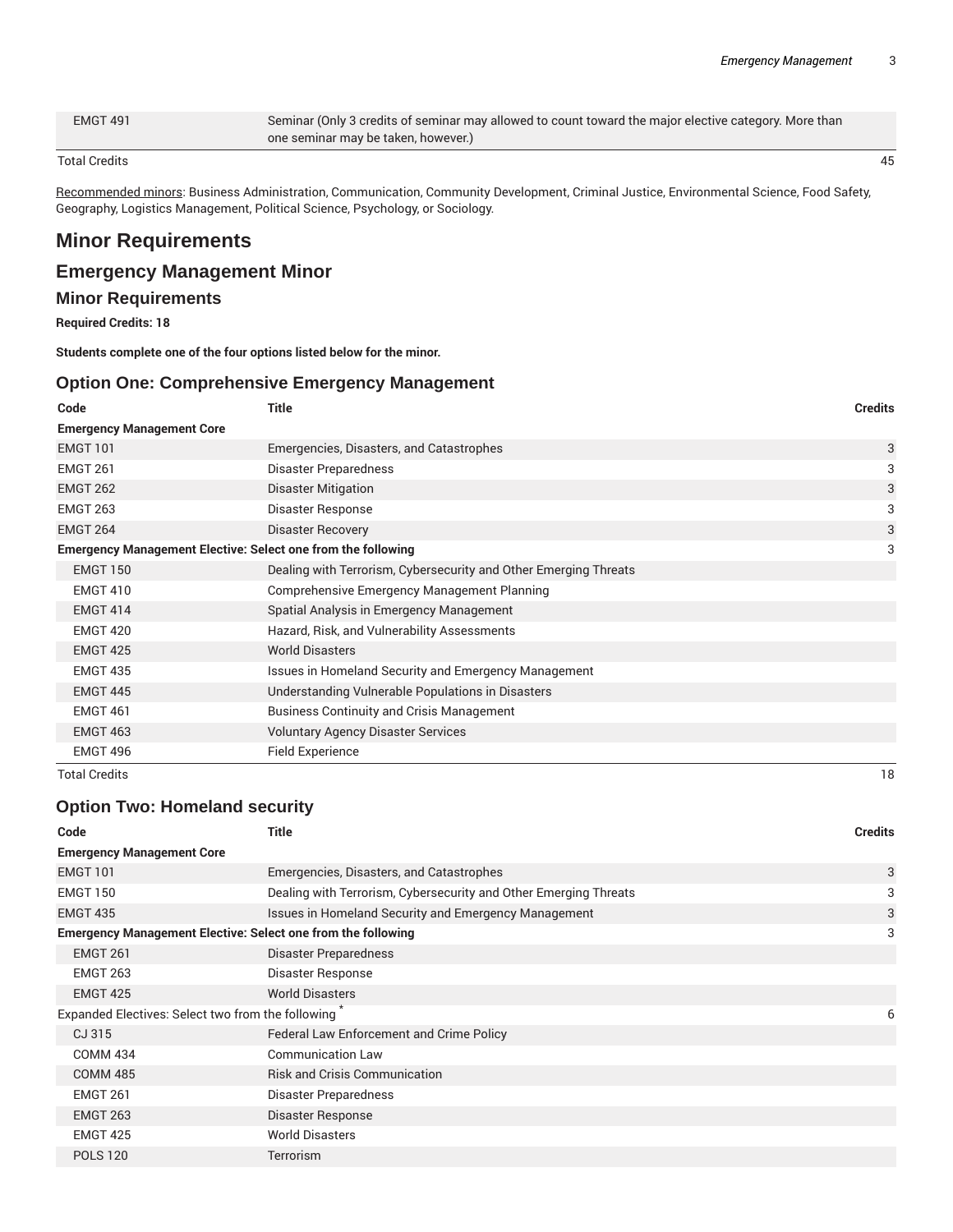| <b>POLS 220</b> | International Politics      |
|-----------------|-----------------------------|
| <b>POLS 225</b> | <b>Comparative Politics</b> |

Total Credits 18

\* Cannot count an EMGT elective core course taken toward the required 6 elective credits in this category.

# **Option Three: Risk and Resilience Management**

| Code                                                                | <b>Title</b>                                       | <b>Credits</b> |
|---------------------------------------------------------------------|----------------------------------------------------|----------------|
| <b>Emergency Management Core</b>                                    |                                                    |                |
| <b>EMGT 101</b>                                                     | Emergencies, Disasters, and Catastrophes           | 3              |
| <b>EMGT 262</b>                                                     | <b>Disaster Mitigation</b>                         | 3              |
| <b>EMGT 264</b>                                                     | <b>Disaster Recovery</b>                           | 3              |
| <b>Emergency Management Elective: Select one from the following</b> |                                                    | 3              |
| <b>EMGT 410</b>                                                     | Comprehensive Emergency Management Planning        |                |
| <b>EMGT 414</b>                                                     | Spatial Analysis in Emergency Management           |                |
| <b>EMGT 420</b>                                                     | Hazard, Risk, and Vulnerability Assessments        |                |
| <b>EMGT 445</b>                                                     | Understanding Vulnerable Populations in Disasters  |                |
| <b>EMGT 463</b>                                                     | <b>Voluntary Agency Disaster Services</b>          |                |
| <b>Expanded Electives: Select two from the following</b>            |                                                    | 6              |
| <b>COMM 484</b>                                                     | Organizational Advocacy and Issue Management       |                |
| <b>COMM 487</b>                                                     | Organizational Power and Leadership                |                |
| <b>COMM 488</b>                                                     | Social Influence and Organizational Change         |                |
| <b>EMGT 410</b>                                                     | <b>Comprehensive Emergency Management Planning</b> |                |
| <b>EMGT 414</b>                                                     | Spatial Analysis in Emergency Management           |                |
| <b>EMGT 420</b>                                                     | Hazard, Risk, and Vulnerability Assessments        |                |
| <b>EMGT 445</b>                                                     | Understanding Vulnerable Populations in Disasters  |                |
| <b>EMGT 461</b>                                                     | <b>Business Continuity and Crisis Management</b>   |                |
| <b>EMGT 463</b>                                                     | <b>Voluntary Agency Disaster Services</b>          |                |
| <b>HDFS 310</b>                                                     | Citizenship & Social Activism                      |                |
| <b>SOC 404</b>                                                      | <b>Community Assessment</b>                        |                |
| SOC 405                                                             | <b>Community Development</b>                       |                |
| <b>Total Credits</b>                                                |                                                    | 18             |

\* Cannot count an EMGT elective core course taken toward the required 6 elective credits in this category.

### **Option Four: Vulnerability and Capacity building**

| Code                                                                 | <b>Title</b>                                         | <b>Credits</b> |
|----------------------------------------------------------------------|------------------------------------------------------|----------------|
| <b>Emergency Management Core</b>                                     |                                                      |                |
| <b>EMGT 101</b>                                                      | Emergencies, Disasters, and Catastrophes             | 3              |
| <b>EMGT 445</b>                                                      | Understanding Vulnerable Populations in Disasters    | 3              |
| <b>EMGT 463</b>                                                      | <b>Voluntary Agency Disaster Services</b>            | 3              |
| <b>Emergency Management Electives: Select one from the following</b> |                                                      | 3              |
| <b>EMGT 263</b>                                                      | Disaster Response                                    |                |
| <b>EMGT 264</b>                                                      | <b>Disaster Recovery</b>                             |                |
| <b>EMGT 420</b>                                                      | Hazard, Risk, and Vulnerability Assessments          |                |
| <b>EMGT 435</b>                                                      | Issues in Homeland Security and Emergency Management |                |
| <b>Expanded Electives: Select two from the following</b>             |                                                      | 6              |
| <b>COMM 216</b>                                                      | Intercultural Communication                          |                |
| <b>COMM 488</b>                                                      | Social Influence and Organizational Change           |                |
| <b>EMGT 261</b>                                                      | Disaster Preparedness                                |                |
| <b>EMGT 263</b>                                                      | Disaster Response                                    |                |
| <b>EMGT 264</b>                                                      | <b>Disaster Recovery</b>                             |                |
| <b>EMGT 420</b>                                                      | Hazard, Risk, and Vulnerability Assessments          |                |